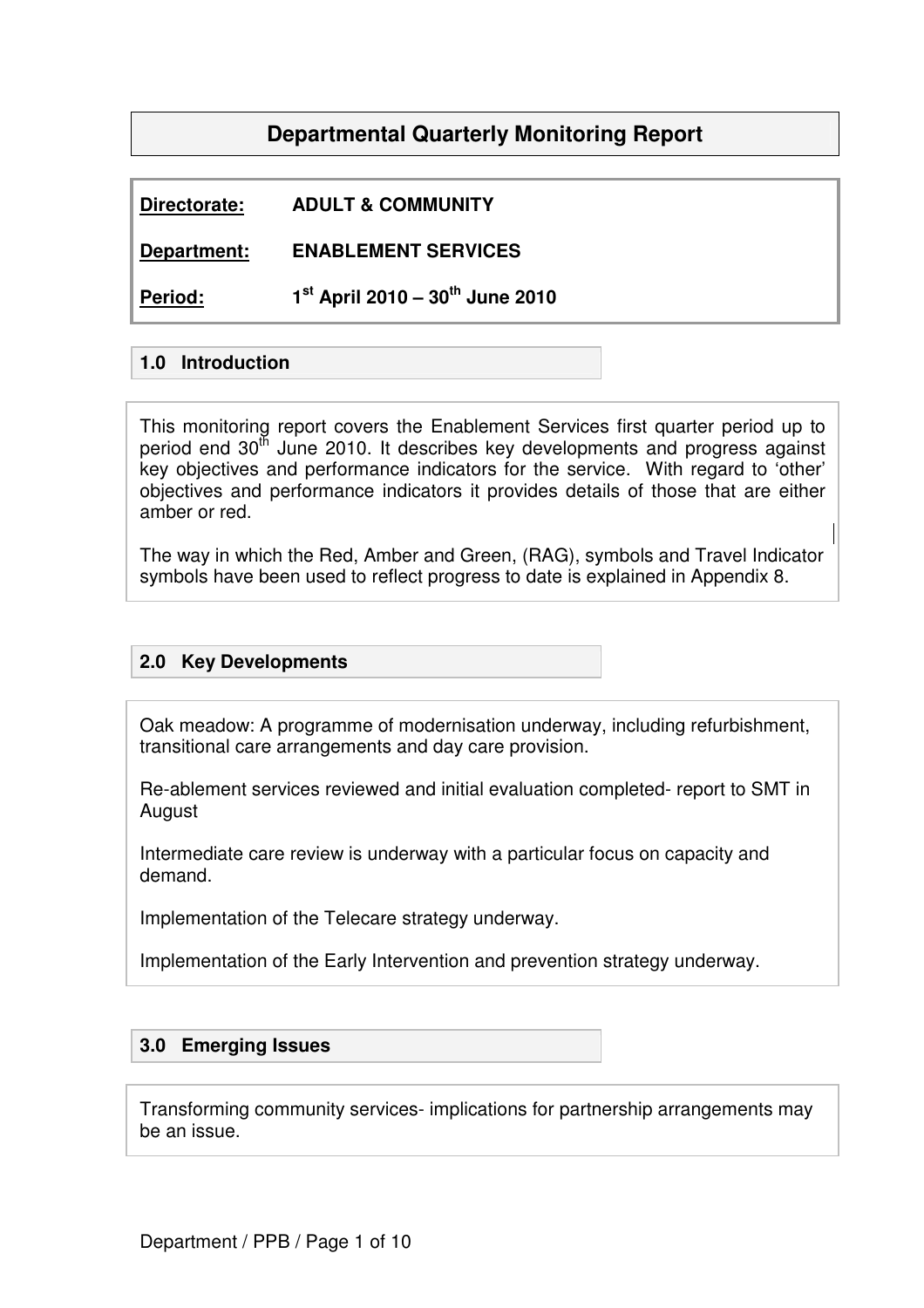|              | 4.0 Service Objectives / milestones |             |                                                                        |   |                                                                                                                                                              |   |
|--------------|-------------------------------------|-------------|------------------------------------------------------------------------|---|--------------------------------------------------------------------------------------------------------------------------------------------------------------|---|
| 4.1          |                                     |             | Progress against 'key' objectives / milestones                         |   |                                                                                                                                                              |   |
| <b>Total</b> | $\mathbf{2}$                        | 2           | $\overline{?}$                                                         | 0 | x                                                                                                                                                            | 0 |
|              |                                     |             | Details of these key milestones can be found in Appendix 1             |   |                                                                                                                                                              |   |
| 4.2          |                                     |             | Progress against 'other' objectives / milestones                       |   |                                                                                                                                                              |   |
| Total        | $\boldsymbol{0}$                    | $\mathbf 0$ | $\overline{2}$                                                         | 0 | x                                                                                                                                                            | 0 |
| 5.0          | <b>Performance indicators</b>       |             | All 'other' milestones are on target and will be reported in quarter 2 |   |                                                                                                                                                              |   |
| 5.1          |                                     |             | Progress Against 'key' performance indicators                          |   |                                                                                                                                                              |   |
| Total        | 1                                   | 0           |                                                                        | 0 | x                                                                                                                                                            | 0 |
|              |                                     |             |                                                                        |   | The key indicator is derived from a national user survey which is conducted every<br>2 years. Last undertaken in 2009/10. Details can be found in Appendix 2 |   |
|              |                                     |             | 5.2 Progress Against 'other' performance indicators                    |   |                                                                                                                                                              |   |
| Total        | 3                                   | $\mathbf 0$ | $\overline{?}$                                                         | 3 | $\mathbf x$                                                                                                                                                  | 0 |
|              |                                     |             |                                                                        |   | In this quarter there are 3 amber performance indicators as detailed in Appendix 3                                                                           |   |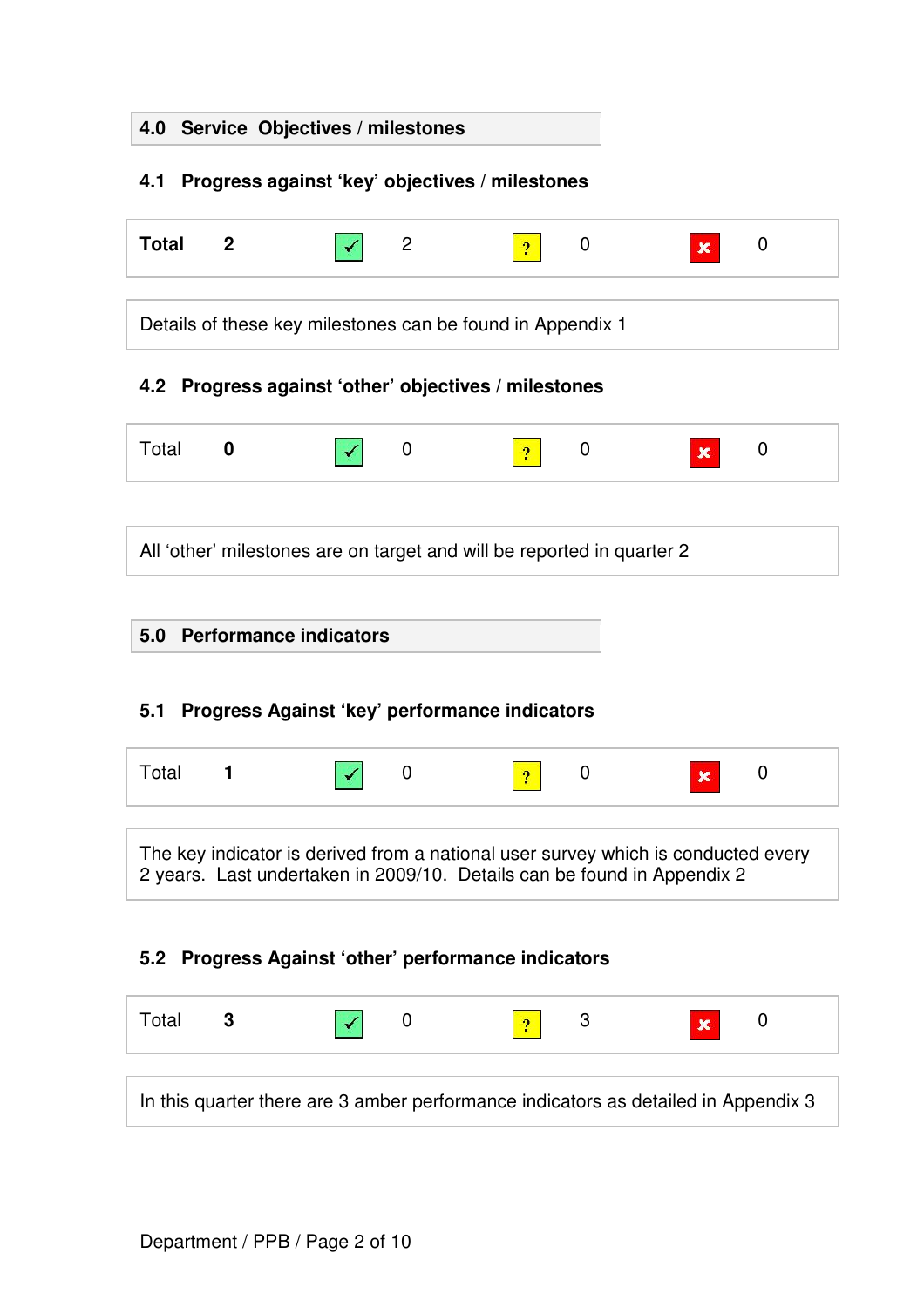### **6.0 Risk Control Measures**

Where a Key Service Objective has been assessed and found to have an associated 'High' risk, progress against the application of risk treatment measures are normally only reported in quarters 2 and 4.

### **7.0 Data quality statement**

The author provides assurance that the information contained within this report is accurate and valid and that every effort has been made to avoid the omission of data. Where data has been estimated, has been sourced directly from partner or other agencies, or where there are any concerns regarding the limitations of its use this has been clearly annotated.

### **8.0 Appendices**

| Appendix 1 Progress Against 'key' objectives / milestones  |
|------------------------------------------------------------|
| Appendix 2 Progress against 'key' performance indicators   |
| Appendix 3 Progress against 'other' performance indicators |
| Appendix 4 Financial Statement                             |
| Appendix 5 Explanation of use of symbols                   |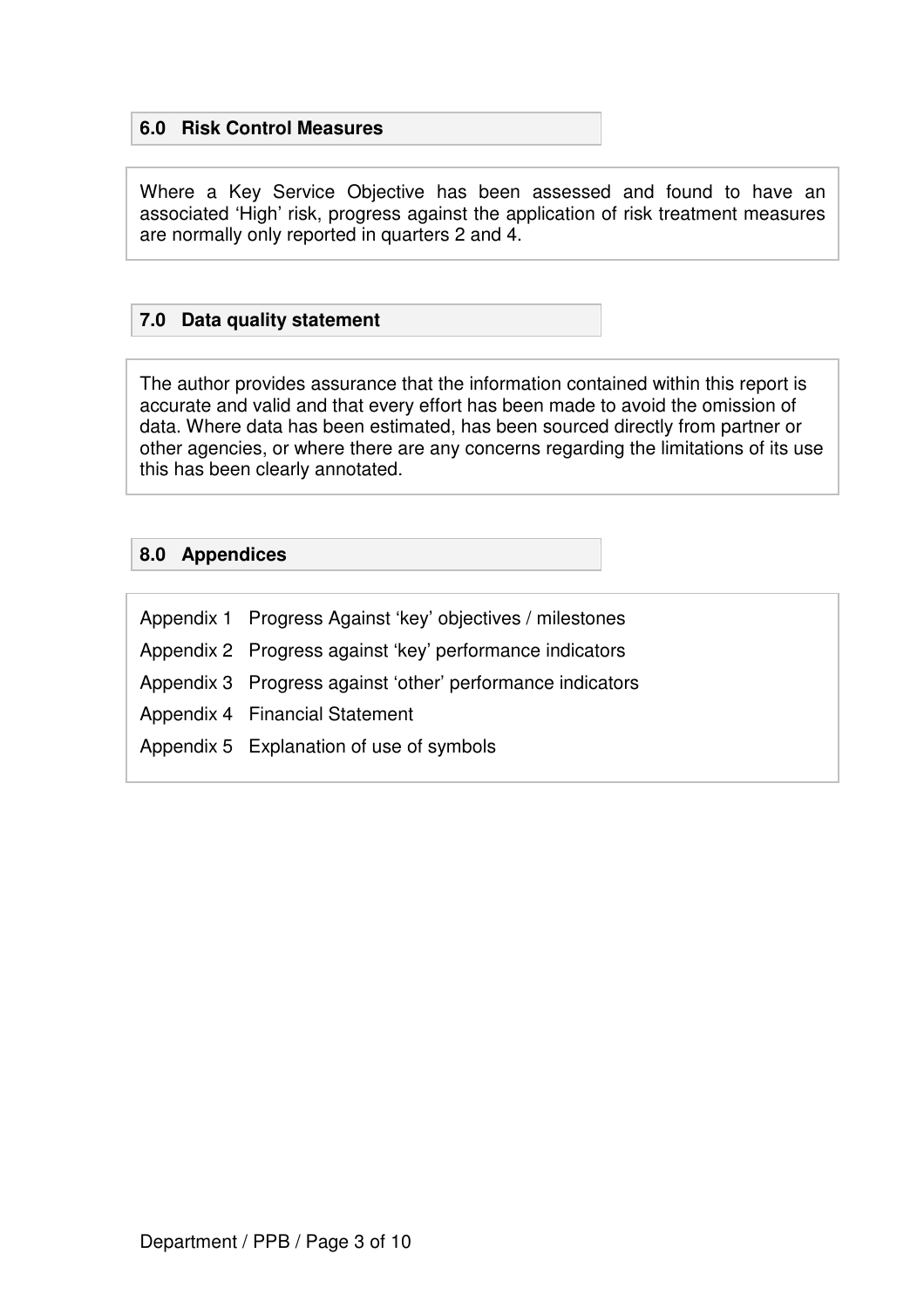# **Appendix 1: Progress Against 'key' objectives / milestones**

| Ref             | <b>Objective</b>                                                                                                                                                                                           |
|-----------------|------------------------------------------------------------------------------------------------------------------------------------------------------------------------------------------------------------|
| EN <sub>1</sub> | Vorking in partnership with statutory and non statutory organisations, evaluate, plan, commission and redesign services to  <br>ensure that they meet the needs and improve outcomes for vulnerable people |

| <b>Milestones</b>                                                                                                                                                                                                        | <b>Progress</b><br>Q <sub>1</sub> | <b>Supporting Commentary</b>                                                                                                                                     |
|--------------------------------------------------------------------------------------------------------------------------------------------------------------------------------------------------------------------------|-----------------------------------|------------------------------------------------------------------------------------------------------------------------------------------------------------------|
| Ensure intergenerational issues are taken into account<br>whilst implementing the Early Intervention/Prevention<br>Strategy to improve outcomes for Older People in Halton<br>Mar 2011. (AOF6 & 7)                       |                                   | Intergenerational Radio Programmes have been developed and<br>accompanying C. D's are soon to be marketed and distributed                                        |
| Following the evaluation of Telecare Services during<br>2009/10, develop and implement an action plan based on<br>recommendations to ensure the continued<br>the<br>development and use of Telecare Mar 2011 (AOF 6 & 7) |                                   | Telecare strategy and implementation plan completed and agreed at<br>executive board in July 2010.<br>Implementation group established.<br>Recruitment underway. |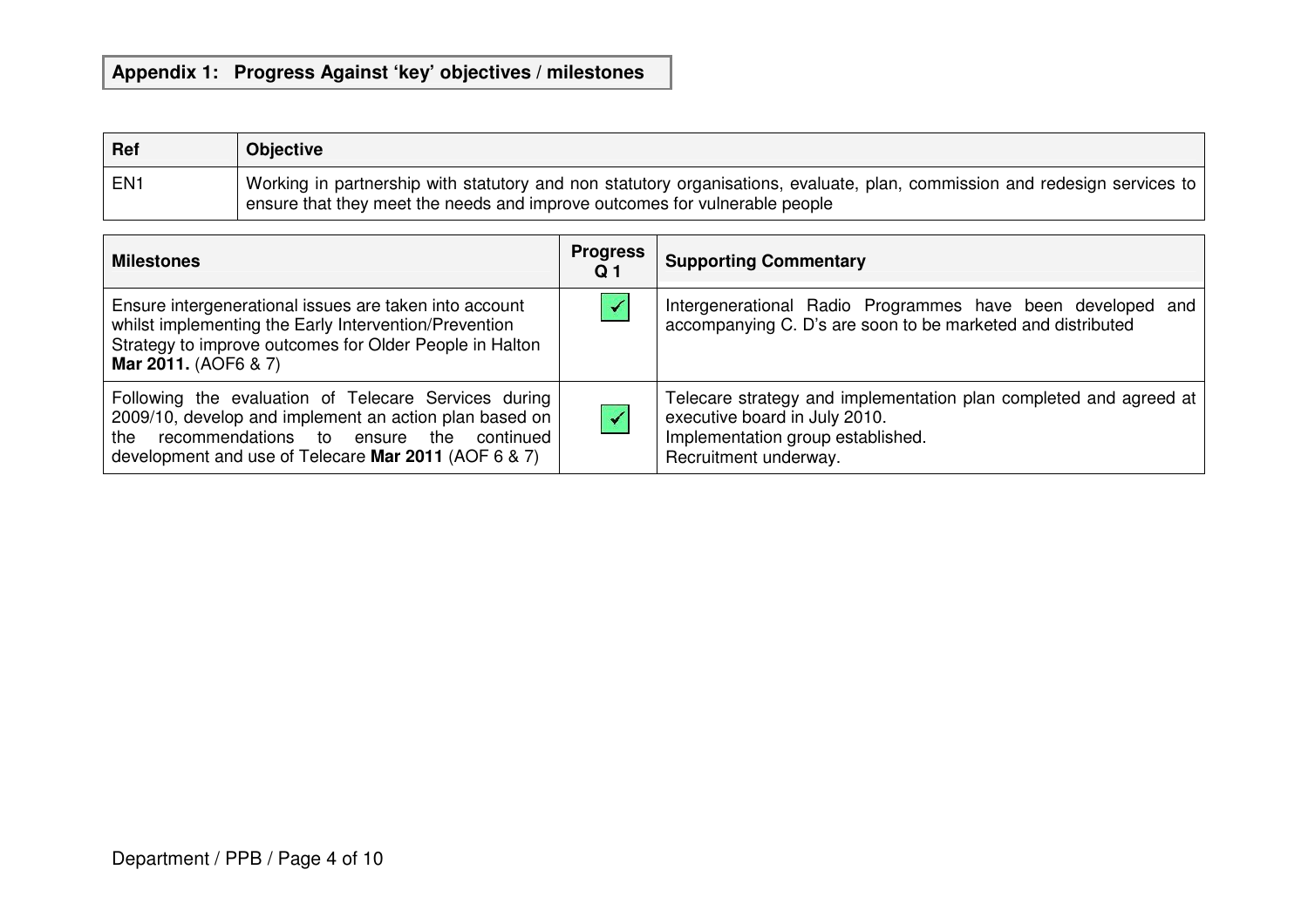# **Appendix 2: Progress Against 'key' performance indicators**

| <b>Ref</b> | <b>Description</b> | Actual<br>2009/10 | Target<br>2010/11 | Quarter | <b>Current</b><br><b>Progress</b> | <b>Direction</b><br>of Travel | <b>Supporting Commentary</b> |
|------------|--------------------|-------------------|-------------------|---------|-----------------------------------|-------------------------------|------------------------------|
|            |                    |                   |                   |         |                                   |                               |                              |

| Quality |                                                                       |       |    |     |     |     |                                                                                                                                                                |
|---------|-----------------------------------------------------------------------|-------|----|-----|-----|-----|----------------------------------------------------------------------------------------------------------------------------------------------------------------|
| NI 128  | User reported measure of<br>respect and dignity in their<br>treatment | 92.99 | 95 | N/A | N/A | N/A | Indicator derived from a national user<br>survey which is conducted every 2<br>years. Last undertaken in 2009/10 and<br>is expected to be repeated in 2011/12. |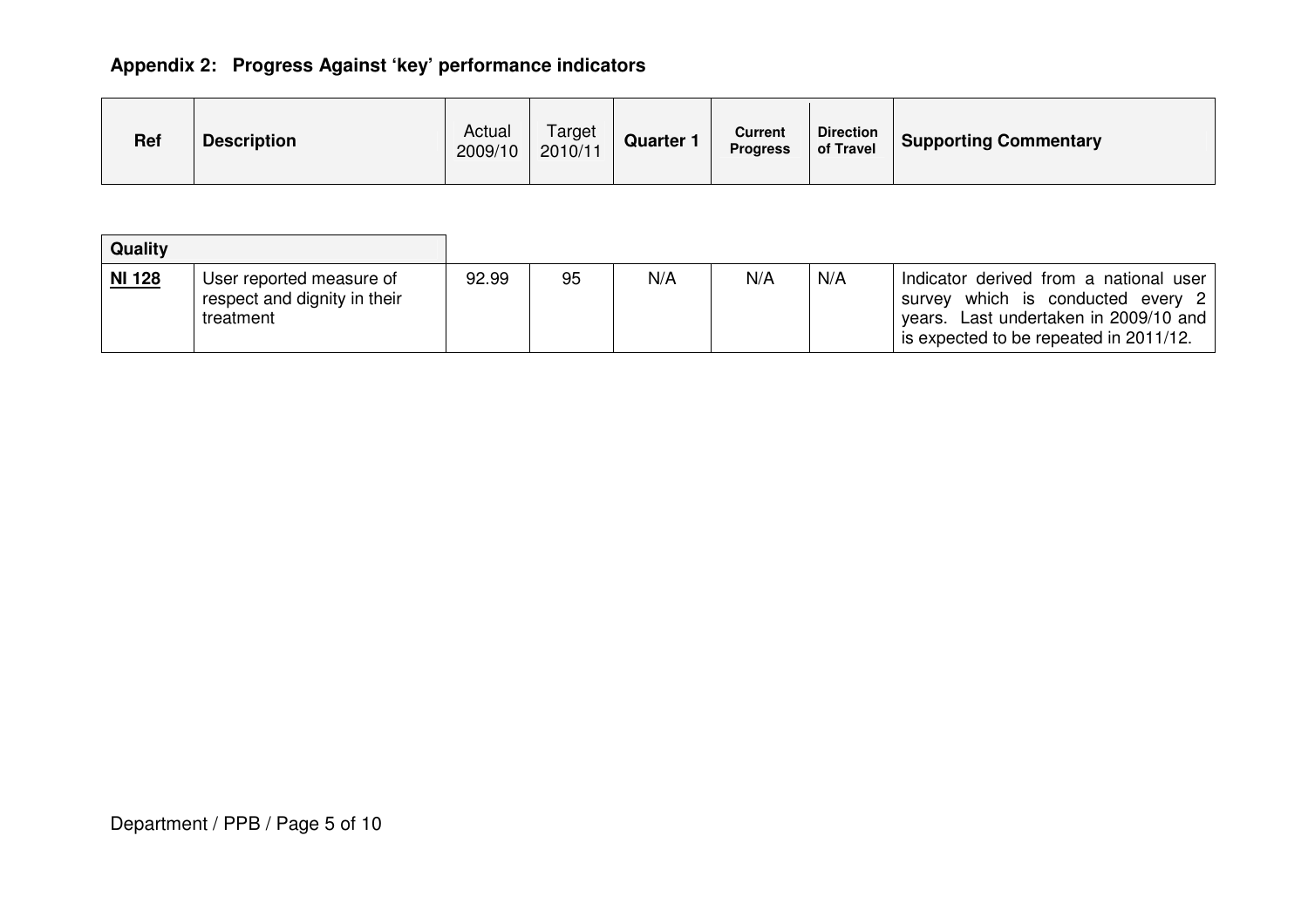# **Appendix 3: Progress against 'other' performance indicators**

| <b>Ref</b> | <b>Description</b> | Actual<br>2009/10 | Target<br>2010/11 | Quarter | Current<br><b>Progress</b> | <b>Direction</b><br>of Travel | Supporting Commentary |
|------------|--------------------|-------------------|-------------------|---------|----------------------------|-------------------------------|-----------------------|
|------------|--------------------|-------------------|-------------------|---------|----------------------------|-------------------------------|-----------------------|

| <b>Cost &amp; Efficiency</b> |                                                                                                       |     |     |     |                |                                                                                                                            |
|------------------------------|-------------------------------------------------------------------------------------------------------|-----|-----|-----|----------------|----------------------------------------------------------------------------------------------------------------------------|
| EN <sub>2</sub>              | % of client group expenditure<br>(OP/ILS) spent on domiciliary<br>care services (Previously OP<br>LI2 | 24% | 26% | 26% | $\overline{?}$ | Q1 for 10/11 actual is higher than Q1<br>09/10 actual. Due to creditor invoices<br>outstanding it is difficult to compare. |

| Quality       |                           |     |      |                |     |                                                                                                                                                                                                                                                                                                                                                                                 |
|---------------|---------------------------|-----|------|----------------|-----|---------------------------------------------------------------------------------------------------------------------------------------------------------------------------------------------------------------------------------------------------------------------------------------------------------------------------------------------------------------------------------|
| <b>NI 131</b> | Delayed Transfers of Care | N/A | 9.52 | $\overline{?}$ | N/A | The data is extracted from Unify and<br>can be refreshed by providers.<br>Hospital Discharge<br>Project<br>The<br>which was set up to review and<br>redesign the hospital discharge<br>process is nearing completion. The<br>outcome of this work will have an<br>impact on the discharge process and<br>will contribute to further reductions in<br>delayed transfers of care. |
|               |                           |     |      |                |     | The target is being reassessed in<br>relation to this and borough rather<br>than PCT targets of borough                                                                                                                                                                                                                                                                         |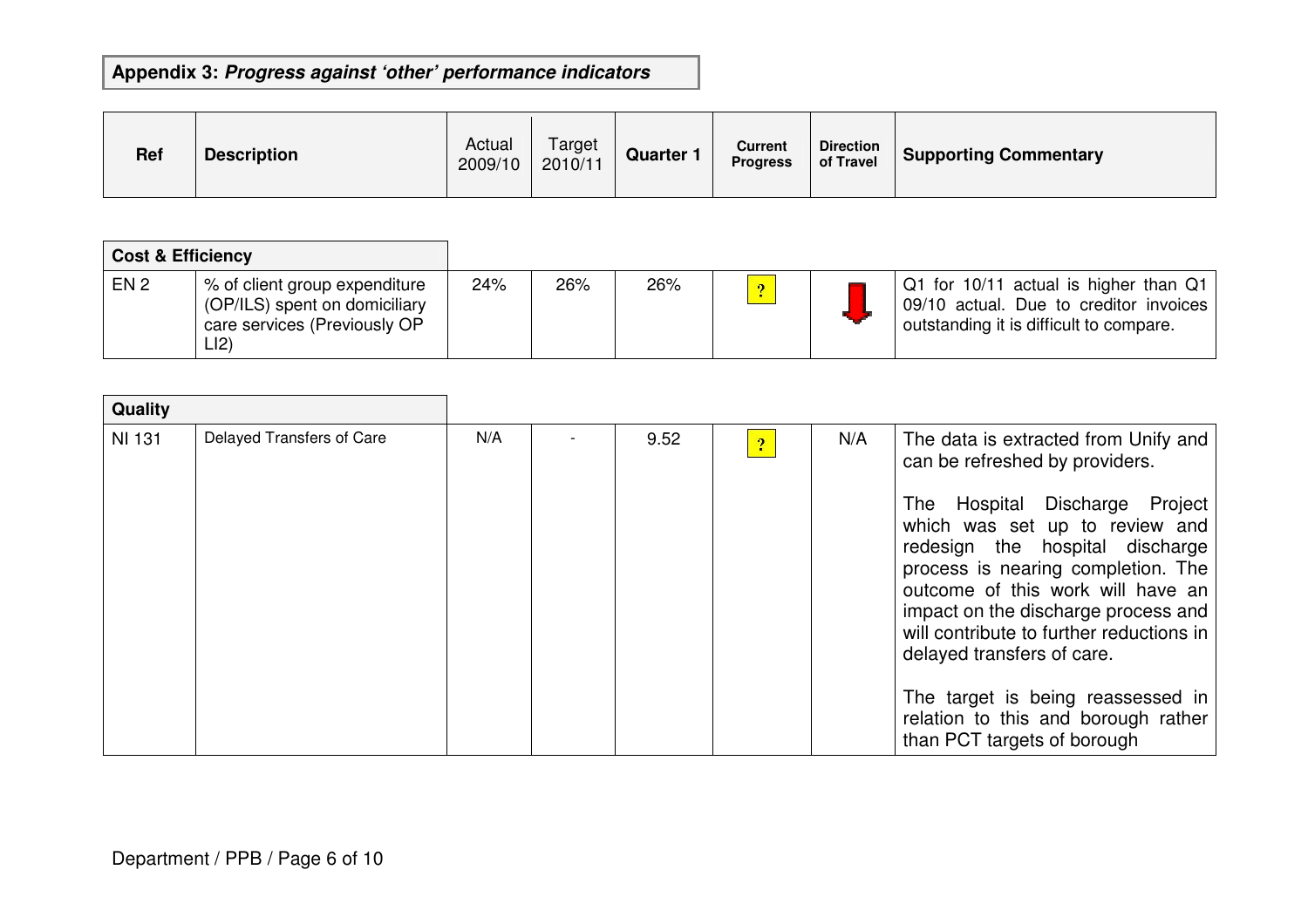# **Appendix 3: Progress against 'other' performance indicators**

| <b>Ref</b> | <b>Description</b> | Actual<br>2009/10 | Target<br>2010/11 | Quarter 1 | Current<br><b>Progress</b> | <b>Direction</b><br>of Travel | <b>Supporting Commentary</b> |
|------------|--------------------|-------------------|-------------------|-----------|----------------------------|-------------------------------|------------------------------|
|------------|--------------------|-------------------|-------------------|-----------|----------------------------|-------------------------------|------------------------------|

#### **Area Partner National Indicators:**

The indicators below form part of the new National Indicator Set introduced on 1<sup>st</sup> April 2008. Responsibility for setting the target, and reporting performance<br>data, will sit with one or more local partners. As data shar

| <b>NI 134</b> | The number of emergency bed<br>days per head of weighted<br>population |  | 14638 | $\overline{\mathcal{L}}$ | N/A | The data is based on a two year<br>average.                                                                                                                                       |
|---------------|------------------------------------------------------------------------|--|-------|--------------------------|-----|-----------------------------------------------------------------------------------------------------------------------------------------------------------------------------------|
|               |                                                                        |  |       |                          |     | The target used in 2009/10 was a<br>whole PCT target for Vital Signs<br>(Halton & St Helens combined), not<br>Halton specific.                                                    |
|               |                                                                        |  |       |                          |     | The PCT are in the process of<br>calculating 2009/10 data for Halton<br>only, which will allow Halton-specific<br>target setting for 2010/11.                                     |
|               |                                                                        |  |       |                          |     | Actual numbers are beginning to<br>reduce as GPs become aware of<br>alternative methods of treatment.<br>2010/11 should see a real impact<br>from Admissions Avoidance<br>Scheme. |
|               |                                                                        |  |       |                          |     |                                                                                                                                                                                   |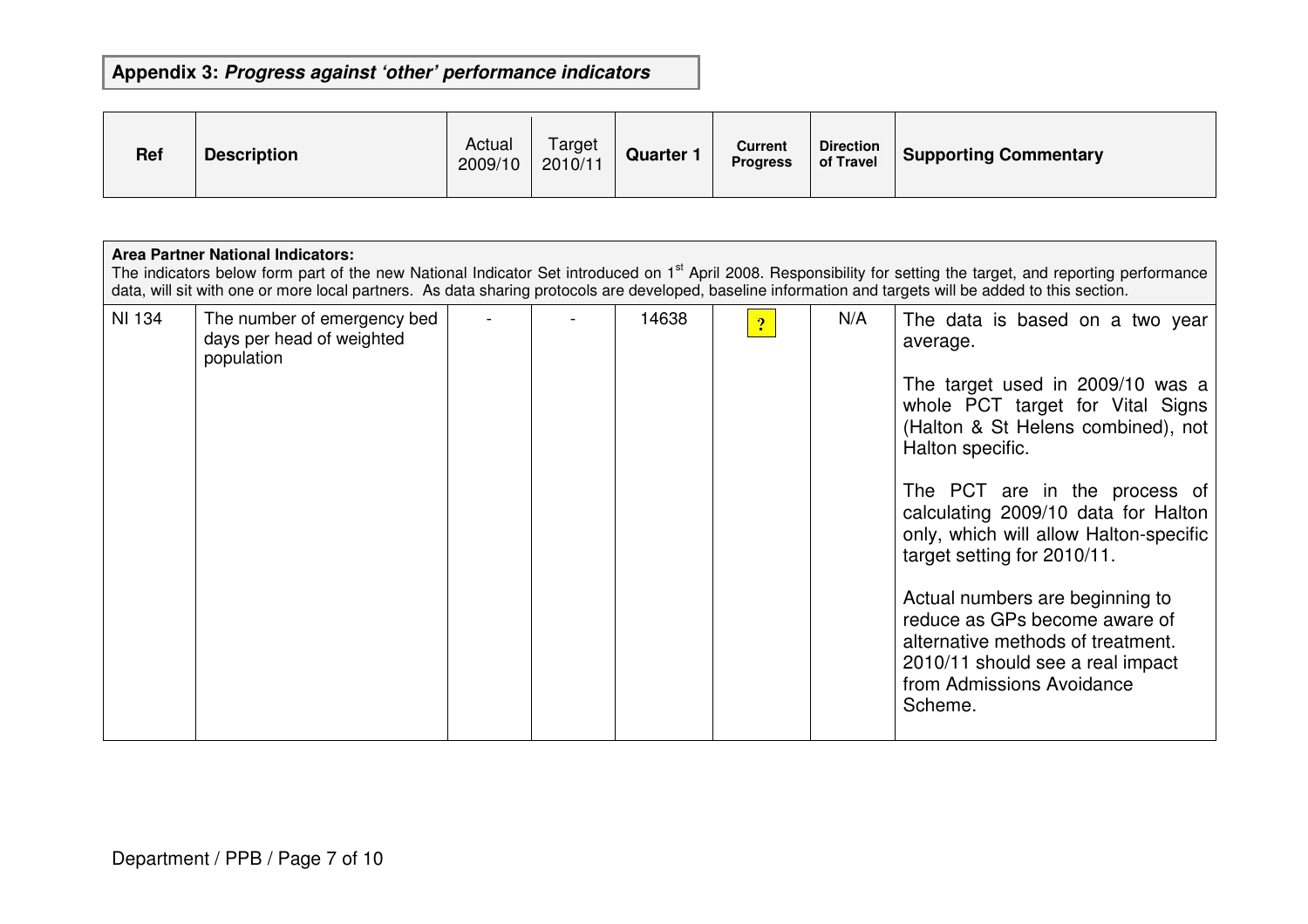### **Appendix 4: Financial Statement**

#### ADULTS & COMMUNITY – ENABLEMENT

#### **Revenue Budget as at 30th June 2010**

|                                                       | Annual<br>Revised<br><b>Budget</b><br>£000 | <b>Budget To</b><br>Date<br>£000 | <b>Actual To</b><br>Date<br>£000 | Variance To<br>Date<br>(overspend)<br>£000 | Actual<br>Including<br>Committed<br><b>Items</b><br>£000 |
|-------------------------------------------------------|--------------------------------------------|----------------------------------|----------------------------------|--------------------------------------------|----------------------------------------------------------|
| Expenditure                                           |                                            |                                  |                                  |                                            |                                                          |
| Employees                                             | 2870                                       | 717                              | 740                              | (22)                                       | 806                                                      |
| <b>Other Premises</b>                                 | 62                                         | 15                               | 15                               |                                            | 48                                                       |
| <b>Supplies &amp; Services</b>                        | 122                                        | 13                               | 9                                | 3                                          | 18                                                       |
| Training                                              | 5                                          | 1                                | 1                                | $\mathbf 0$                                | 1                                                        |
| Transport                                             | 56                                         | 10                               | 10                               | $\overline{0}$                             | 10                                                       |
| <b>Central Support Services</b>                       | 11                                         | $\mathbf 0$                      | $\overline{0}$                   | $\mathbf 0$                                | $\mathbf 0$                                              |
| Contract & SLAs                                       | $\mathbf{1}$                               | 1                                | 0                                | 1                                          | 1                                                        |
| <b>Food Provisions</b>                                | 47                                         | 1                                | 0                                |                                            | $\overline{4}$                                           |
| <b>Community Care:</b>                                |                                            |                                  |                                  |                                            |                                                          |
| Home Care                                             | 10                                         | 1                                | 0                                | 1                                          | $\mathbf 0$                                              |
| <b>Adult Stroke Services Grant</b>                    | 85<br>61                                   | 0<br>$\overline{0}$              | 0                                | 0<br>$\overline{0}$                        | $\mathbf 0$                                              |
| <b>Preserved Rights Grant</b><br><b>Asset Charges</b> | 55                                         | 0                                | $\Omega$<br>$\Omega$             | $\overline{0}$                             | $\mathbf 0$<br>$\mathbf 0$                               |
| Contribution to Intermediate                          | 1633                                       | 502                              | 490                              | 12                                         | 624                                                      |
| <b>Care Pool</b>                                      |                                            |                                  |                                  |                                            |                                                          |
| <b>Total Expenditure</b>                              | 5,018                                      | 1,261                            | 1,265                            | (3)                                        | 1,512                                                    |
|                                                       |                                            |                                  |                                  |                                            |                                                          |
|                                                       |                                            |                                  |                                  |                                            |                                                          |
| Income                                                |                                            |                                  |                                  |                                            |                                                          |
| Other Fees & Charges                                  | $-211$                                     | $-3$                             | -3                               | 0                                          | $-3$                                                     |
| <b>Other Reimbursements</b>                           | $-122$                                     | 0                                | $\Omega$                         | $\mathbf 0$                                | $\mathbf 0$                                              |
| <b>ABG: Supporting People Main</b>                    | $-502$                                     | $-93$                            | $-93$                            | 0                                          | $-93$                                                    |
| <b>ABG: Stroke Services Grant</b>                     | $-85$                                      | $-85$                            | $-85$                            | $\mathbf 0$                                | $-85$                                                    |
| <b>Total Income</b>                                   | $-920$                                     | $-181$                           | $-181$                           | $\overline{\mathbf{0}}$                    | $-181$                                                   |
| <b>Net Expenditure</b>                                | 4,098                                      | 1,080                            | 1,083                            | $\overline{(3)}$                           | 1,331                                                    |

#### **Comments on the above figures:**

In overall terms revenue spending at the end of quarter 1 is over budget profile by £15k, excluding the Intermediate Care Pool Budget. This is due in the main to Employee costs being higher than expected, as a result of the Principle & Practice Managers receiving their JE back pay in Period 2 which amounts to approximately £32k.

Departmental and Central Support Services are still to be finalised and we would expect these figures to be included in Q2.

Note: A summary of the H.B.C. Contribution to Intermediate Care Pooled Budget can be found on the following page: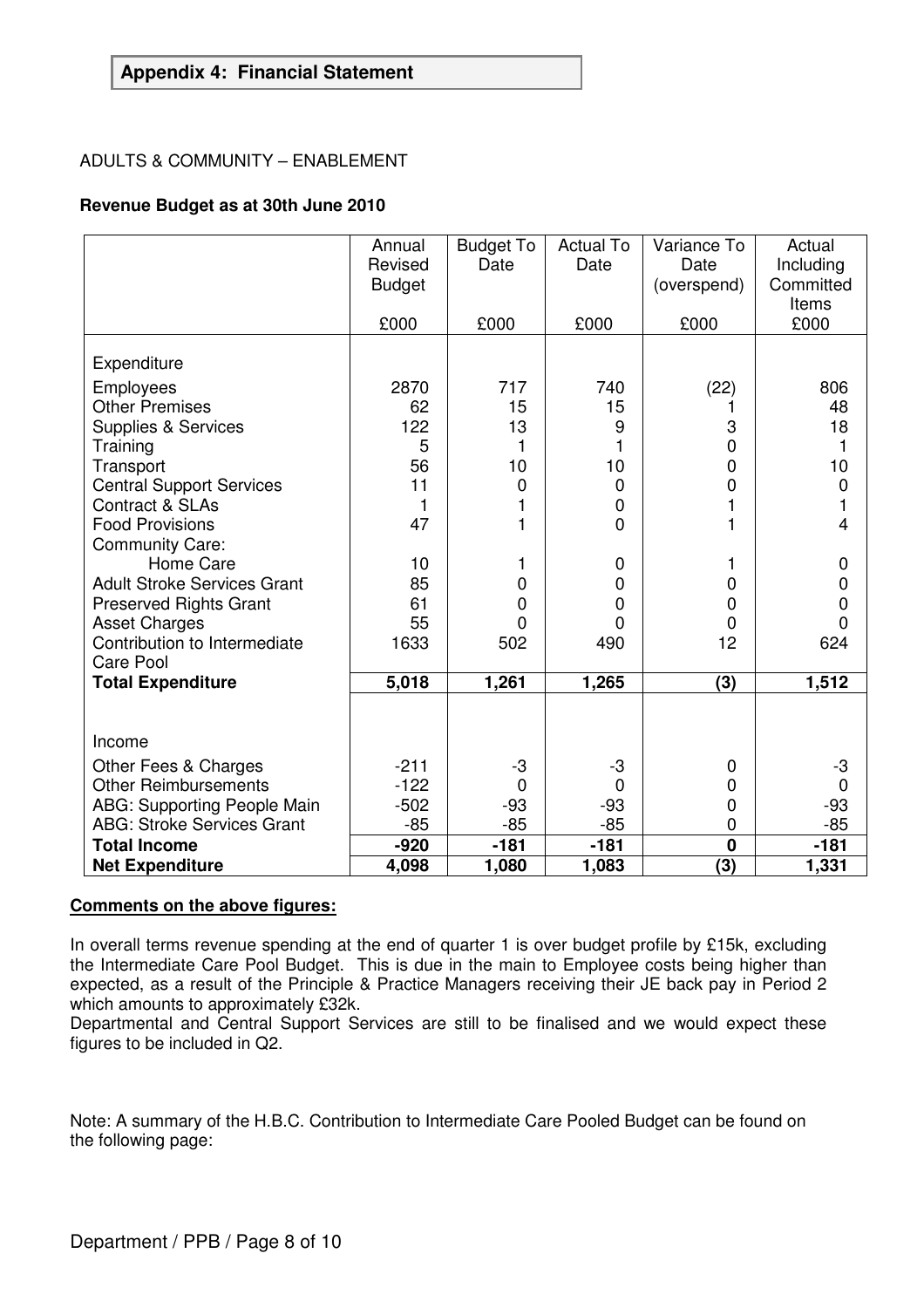## **Appendix 4: Financial Statement**

### ADULTS & COMMUNITY – ENABLEMENT

# **Contribution to Intermediate Care Pooled Budget**

## **Revenue Budget as at 30th June 2010**

|                                | Annual<br>Revised<br><b>Budget</b><br>£000 | <b>Budget To</b><br>Date<br>£000 | <b>Actual To</b><br>Date<br>£000 | Variance To<br>Date<br>(overspend)<br>£000 | Actual<br>Including<br>Committed<br>Items<br>£000 |
|--------------------------------|--------------------------------------------|----------------------------------|----------------------------------|--------------------------------------------|---------------------------------------------------|
| Expenditure                    |                                            |                                  |                                  |                                            |                                                   |
| <b>Employees</b>               | 1,328                                      | 470                              | 461                              | 9                                          | 495                                               |
| <b>Supplies &amp; Services</b> | 47                                         | 30                               | 27                               | 3                                          | 122                                               |
| Transport                      | 9                                          | 2                                | $\overline{2}$                   | 0                                          |                                                   |
| <b>Other Agency Costs</b>      | 249                                        | 0                                | 0                                | 0                                          | 0                                                 |
| <b>Total Expenditure</b>       | 1,633                                      | 502                              | 490                              | 12                                         | 624                                               |
|                                |                                            |                                  |                                  |                                            |                                                   |
| Income                         |                                            |                                  |                                  |                                            |                                                   |
| <b>Total Income</b>            | 0                                          | $\Omega$                         | $\overline{0}$                   | 0                                          | 0                                                 |
|                                |                                            |                                  |                                  |                                            |                                                   |
| <b>Net Expenditure</b>         | 1,633                                      | 502                              | 490                              | 12                                         | 624                                               |

### ENABLEMENT

## **Capital Budget as at 30th June 2010**

|                       | 2010/11    | Allocation | Actual   | Allocation |
|-----------------------|------------|------------|----------|------------|
|                       | Capital    | To Date    | Spend To | Remaining  |
|                       | Allocation |            | Date     |            |
|                       | £000       | £000       | £000     | £000       |
|                       |            |            |          |            |
| Social Care & Health  |            |            |          |            |
| Oakmeadow Phase 2     | 60         | 15         | 0        | 60         |
| <b>Total Spending</b> | 161        | 40         |          | 161        |